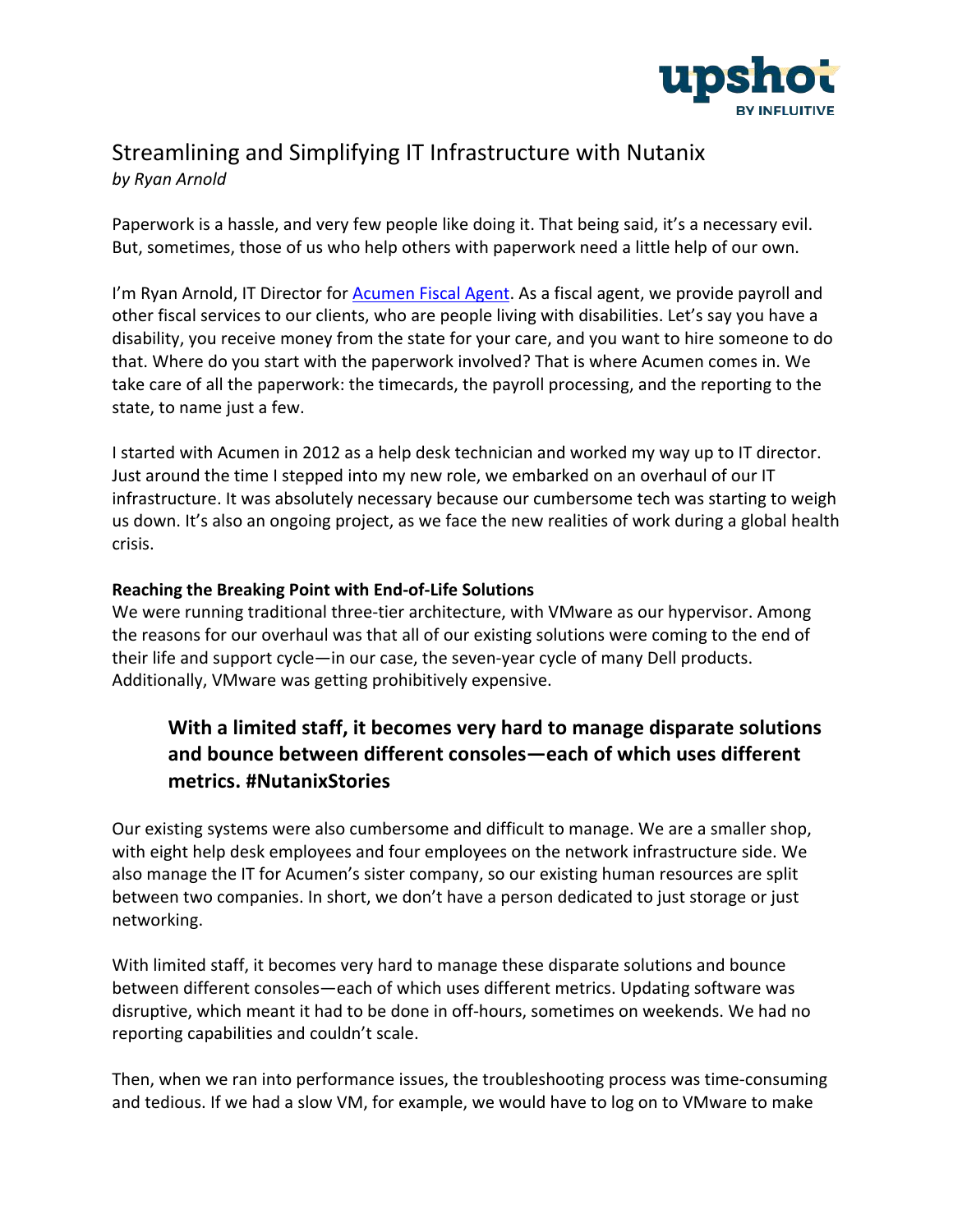

sure everything was okay, and then we would do the same with our SAN software. After that, we would check on the network switch. Then we would have to call support and that's when finger-pointing would sometimes begin: The VMware team would point a finger at the storage team, and vice versa.

It would take hours to troubleshoot a simple issue because we had to schedule a call with both VMware and storage on the line so they could iron out a solution between them. In hindsight, that was entirely unnecessary.

On top of that, we were using a single server just for file sharing, which meant there was a single point of failure. If that server went offline for any reason, everyone's files were unavailable.

### **Searching for That All-in-One Solution**

A colleague and I stumbled across Nutanix at Microsoft Ignite. I was the infrastructure manager at the time, and the more we researched solutions, two rose to the top: Nutanix and SimpliVity. What pushed us toward Nutanix in the end was its built-in hypervisor. It meant we could get rid of the expensive, separate VMware licenses and use Nutanix's native hypervisor instead. In 2017 we finally purchased their solution.

With Nutanix, not only would it be built into our management plane, but we have a three server (node) configuration which allows us to update without affecting anyone and we'd gain failover capability in case we lost one of the servers.

On top of business continuity, Nutanix's Files solution would be the answer to our file unavailability issues. Files' reporting was impressive. We'd be able to see all sorts of file analytics on the number of files, performance of latency, and IOPS, but that would just the cherry on top. For auditing purposes, the most important thing is being able to see who did what, and when. We knew Files would give us that ability, and since everything was built into the same solution, it meant we'd only call only one support number for any issue we would have.

Once we decided to move forward with the entire Nutanix suite, deployment was painless. We worked closely with Nutanix since we were new to the platform. They guided us through the process and we followed their best practices.

Some advice for anyone considering this: Don't assume you know everything. It's better to validate your configuration with your Nutanix SRE to make the deployment as seamless as possible. The process itself is very easy once you're sure you have the right configuration, because Prism Element, the central access point for administering virtual environments, will build all the file servers for you. Then it's just a matter of creating new shares and migrating the data.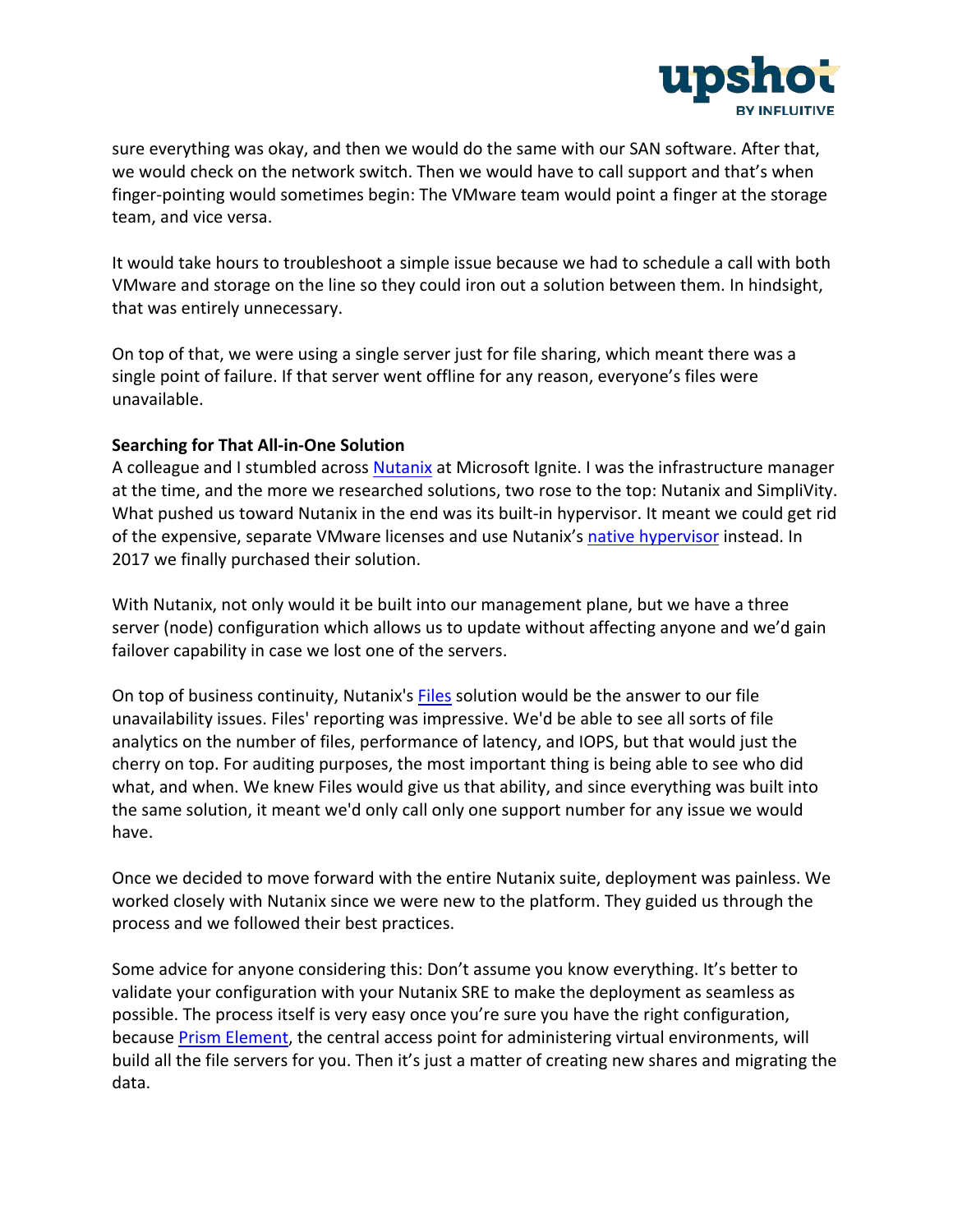

### **Easy to Manage and Recover—Even for Employees Outside IT**

We knew going into this that we also wanted built-in DR functionality. Our DR previously consisted of VMware and, apart from the money we wanted to save in licensing, our physicalto-physical replication was slow. If we wanted to do a test, it took at least a couple of hours to spin up all those VMs and make sure all our scripts were running.

### **With @Nutanix's built-in disaster recovery features, spinning up three terabytes takes minutes, not hours. #NutanixStories**

With Nutanix's built-in DR, we can spin up three terabytes in a couple minutes, rather than hours. With Nutanix, we can also take snapshots of the cluster every 15 minutes.

Nutanix is incredibly easy to use, because anyone can log in through their HTML5 browser or any other device. I can sit in bed with my iPad, log into the portal over our VPN, and see everything through Nutanix Prism. The ease of use is far better than what VMware provided, since everything is integrated right there in Prism Central. I don't have to jump into a different console just for DR.

#### **Enabling a Fast Response During a Time of Crisis**

We are now in the process of deploying Nutanix Frame—Nutanix's VDI solution—in a response to the immediate need to enable remote work. Previously, only about 10% of our workforce, those who worked out-of-state, had this capability. We had a simple RDP deployment for them to log on and use some of our applications. The other 90% of employees worked from our corporate office.

When it dawned on us that everyone would soon need to work from home, we immediately saw that we didn't have the right infrastructure to support an entirely work-from-home workforce. Our cluster couldn't handle the extra workload of everyone using that RDP. I told our operations team that we could manage this transition, but we would need a new cluster to run Nutanix Frame. That request was very quickly approved.

We are now in the third week of deploying Frame. Currently, we have about 95% of our employees working remotely, which is around 180 people. Frame has built-in information management, which improves both our backup and reporting capabilities.

The deployment is ongoing, but it's been extremely fast, and the way it works with Nutanix is tremendous. Since Frame is native to Nutanix, it works well with all other solutions, including Files. Employees can access Files from their Frame VDI. To date, we have had zero availability or performance issues.